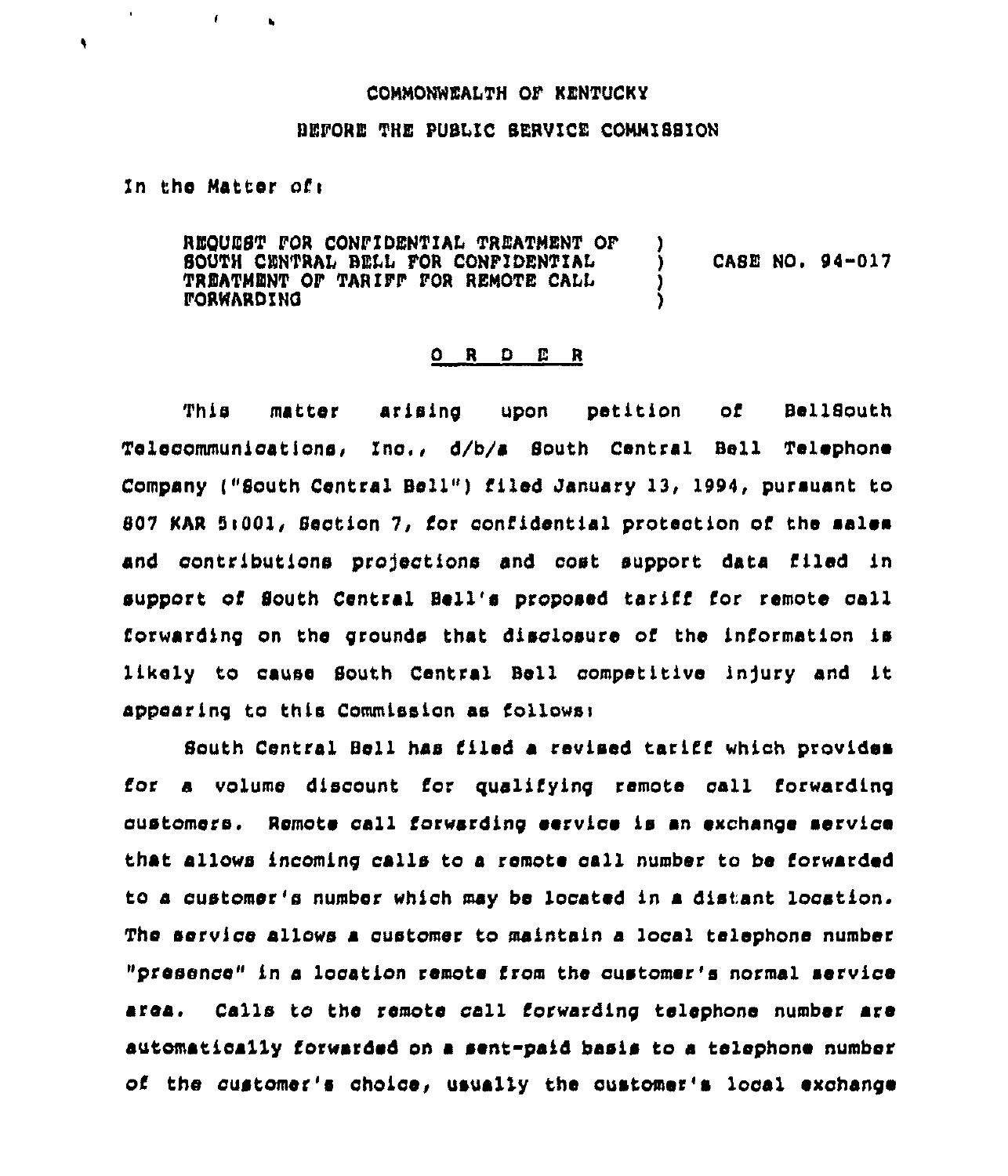Such forwarded calls may be local or toll, with the service. oustomer paying for the forwarded call. The purpose of the proposed tariff is to encourage the business use of this service by providing a volume discount. The information sought to be protected consists of sales and contributions projections and cost support data filed in support of the proposed tariff. **The** information sought to be protected is not known outside South Central Bell and is disseminated within South Central Bell to only those employees who have a legitimate business need to know and act upon the information. South Central Bell seeks to preserve and protect the information through all appropriate means.

 $\bullet$ 

 $\bullet$ 

KRS 61.872(1) requires information filed with the Commission to be available for public inspection unless specifically exempted by statute. Exemptions from this requirement are provided in KRS  $61.878(1)$ . That section of the statute exempts 11 categories of One category exempted in aubparagraph (c) of that information. section is commercial information confidentially disclosed to the Commission. To qualify for that exemption, it must be established that disclosure of the information is likely to cause substantial competitive harm to the party from whom the information was obtained. To satisfy this test, the party claiming confidentiality must demonstrate actual competition and a likelihood of substantial competitive injury if the information is disclosed. Competitive injury occurs when disclosure of the information gives competitors an unfair business advantage.

$$
-2-
$$